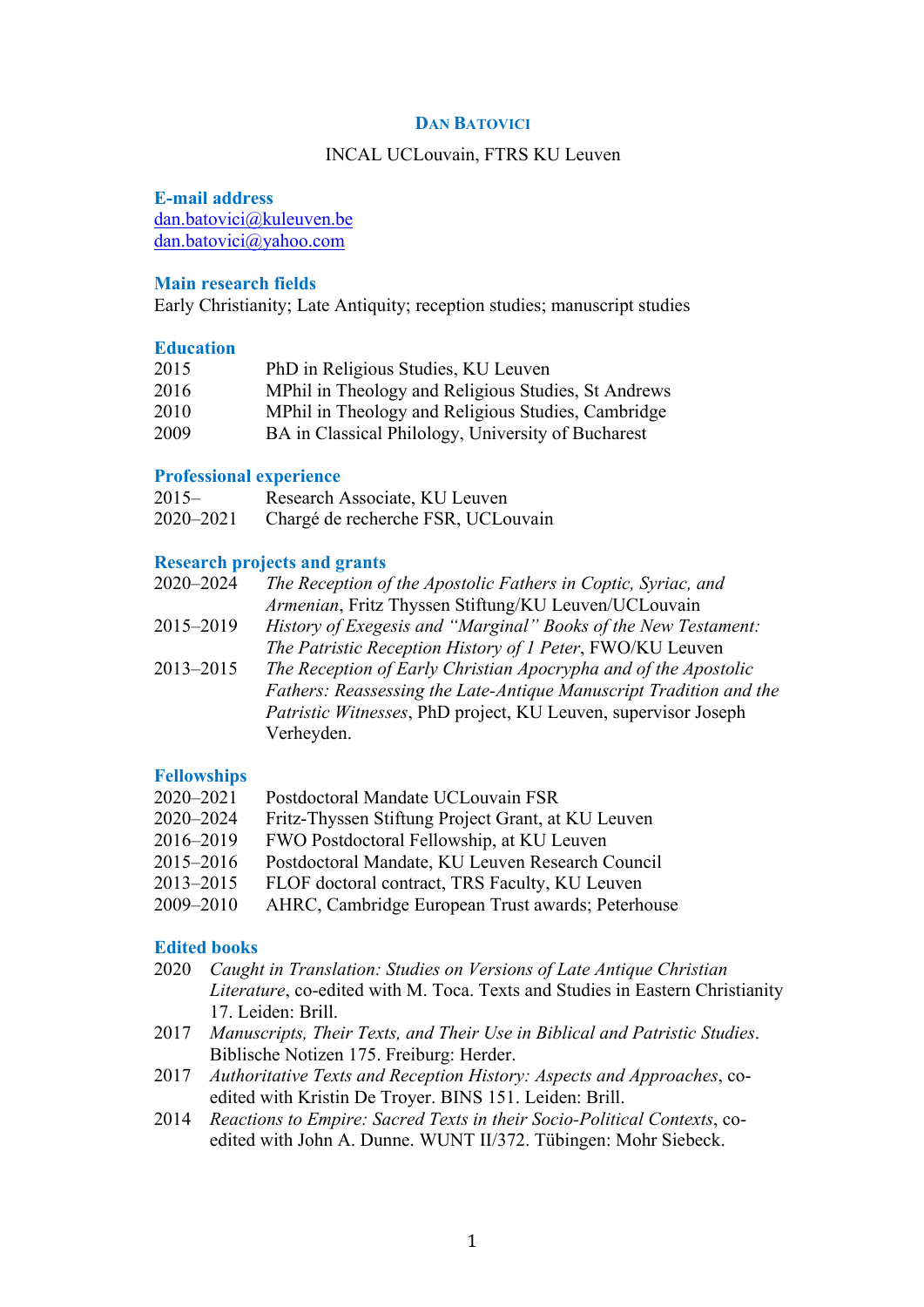# **Articles in journals**

- 2019 "Commenting on 1 Pt 4:7-11: A Case Study in Patristic Reception," *Annali di storia dell'esegesi* 36.1 (2019): 159-170. "Digital Palimpsests: Mark in Trinity College Cambridge MS. O.9.27," *Open Theology* 5.1 (2019): 107-115.
- 2018 "Dating, Split-Transmission Theory, and the Latin Reception of the Shepherd of Hermas," *Jahrbuch für Antike und Christentum* 60 (2017 [2018]) 83-90. "Some Observations on the Coptic Reception of the Shepherd of Hermas," *Comparative Oriental Manuscript Studies Bulletin* 3.2 (2017 [2018]) 81-96.
- 2017 "Two Lost Lines of the Coptic Hermas in BnF Copte 130 (2) f. 127," *Journal of Theological Studies* 68.2 (2017) 572-575. "The Shepherd's Abbreviations in Codex Sinaiticus," *Biblische Notizen* 175 (2017) 107-114. "Two B Scribes in Codex Sinaiticus?," *Bulletin of the American Society of Papyrologists* 54 (2017) 197-206.
- 2016 "The Apostolic Fathers in Codex Sinaiticus and Alexandrinus," *Biblica* 97.4 (2016) 581-605. "Two Notes on the Papyri of the Shepherd of Hermas and Its Egyptian Transmission," *Archiv für Papyrusforschung* 62.2 (2016) 384-395. "A New Hermas Papyrus Fragment in Paris," *Archiv für Papyrusforschung* 62.1 (2016) 20-36.
- 2015 "Apocalyptic and Metanoia in the Shepherd of Hermas," *Apocrypha* 26 (2015) 151-170. "Hermas' Authority in Irenaeus' Works: A Reassessment," *Augustinianum* 55.1 (2015) 5-31.
- 2014 "Textual Revisions of the Shepherd in Codex Sinaiticus," *Zeitschrift für Antikes Christentum* 18.3 (2014) 443-470.
- 2013 "Eriugena's Greek Variant Readings of the Fourth Gospel," *Filologia Neotestamentaria* 26 (2013) 69-85.
- 2011 "Contrasting Ecclesial Functions in the Second Century: 'diakonoi', 'episkopoi' and 'presbyteroi' in the Shepherd of Hermas and Ignatius of Antioch's Letters," *Augustinianum* 51.2 (2011) 303-314.

# **Articles in books**

2020 "Four New Syriac Witnesses to the Middle Recension of the Ignatian Corpus," in M. Toca and D. Batovici (eds.), *Caught in Translation: Studies on Versions of Late-Antique Christian Literature* (TSEC 17; Leiden: Brill) 122-137.

"Reading Aids in Early Christian Papyri," in B.A. Anderson, *From Scrolls to Scrolling: Sacred Texts, Materiality, and Dynamic Media Cultures* (JCITTT 12; Berlin: De Gruyter, 2020) 35-50.

- 2019 "Mark, Peter's Son, and the Reception of 1 Peter," in Geert Van Eyen (ed.), *Reading the Gospel of Mark in the Twenty-First Century* (BETL 301; Leuven: Peeters, 2019) 431-441.
- 2015 "The Less-Expected Books in Codex Sinaiticus and Alexandrinus: Codicological Considerations," in C. Ruzzier, X. Hernand (eds.), *Comment le Livre s'est fait livre* (Bib 40; Brepols, 2015) 39-50. "The Appearance of Hermas's Text in Codex Sinaiticus," in S. McKendrik, D. C. Parker, A. Myshrall and C. O'Hogan (eds.), *Codex Sinaiticus: New*